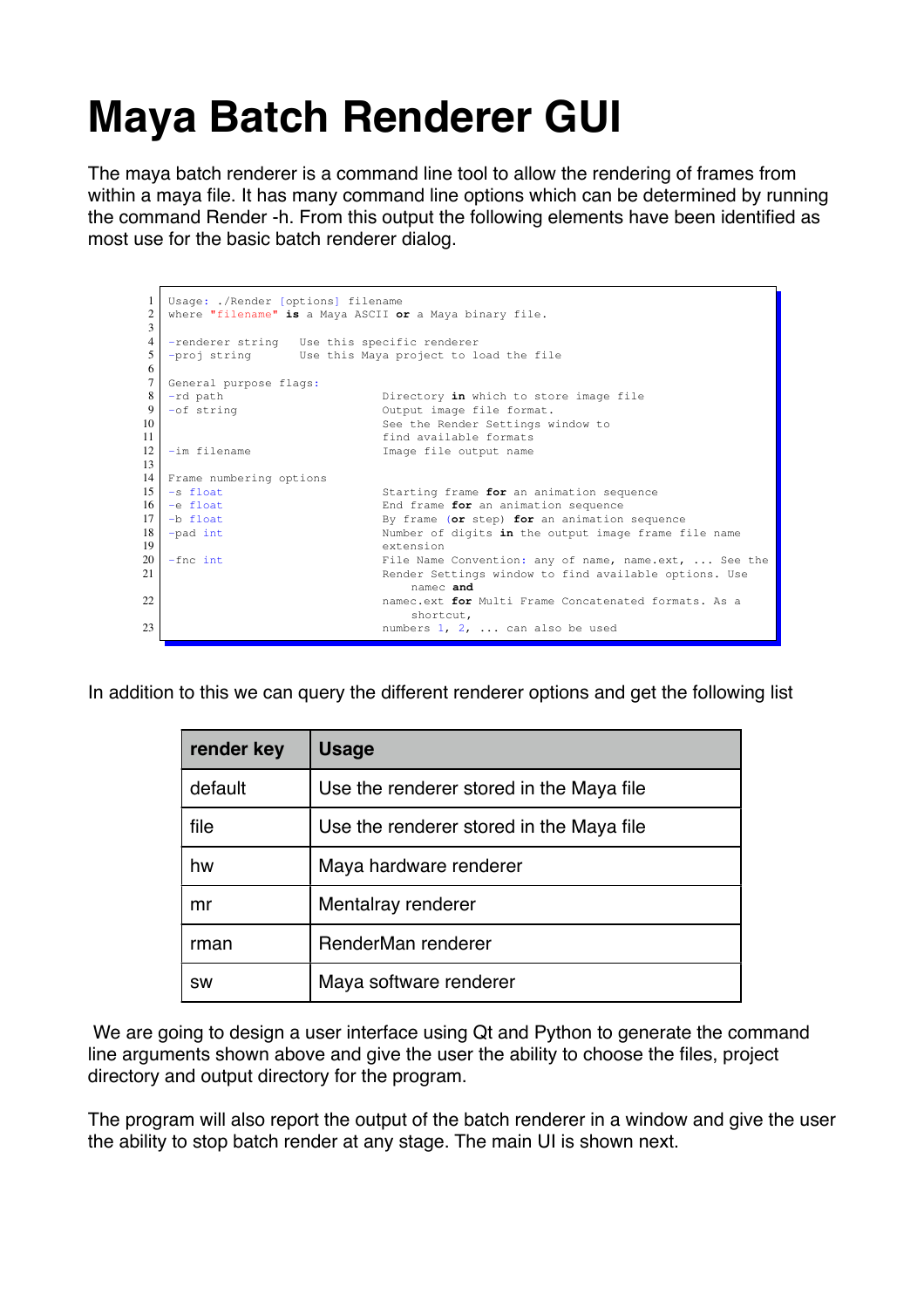|                                                     |            |                  | Maya Batch Render GUI                                                                                                                |                       |     |                                                         |                    |                                                                                                       |
|-----------------------------------------------------|------------|------------------|--------------------------------------------------------------------------------------------------------------------------------------|-----------------------|-----|---------------------------------------------------------|--------------------|-------------------------------------------------------------------------------------------------------|
|                                                     |            |                  | /Users/jmacey/teaching/Qt/BatchRender/BatchRenderPY/Fish.mb                                                                          |                       |     |                                                         | <b>Choose File</b> |                                                                                                       |
| /Users/jmacey/teaching/Qt/BatchRender/BatchRenderPY |            |                  |                                                                                                                                      |                       |     |                                                         | Choose Proj        |                                                                                                       |
|                                                     |            |                  | /Users/jmacey/teaching/Qt/BatchRender/BatchRenderPY/Frames                                                                           |                       |     |                                                         | Choose Output Dir  |                                                                                                       |
| <b>Render Controls</b>                              |            |                  |                                                                                                                                      |                       |     |                                                         |                    |                                                                                                       |
| <b>Start Frame</b>                                  | ы          | <b>End Frame</b> | 50                                                                                                                                   | $\therefore$ by Frame | - 1 | $\left[\begin{array}{cc} 1 \\ 2 \end{array}\right]$ Pad | 4                  | ٦                                                                                                     |
| Renderer                                            | mental ray | ٠                | Output filename                                                                                                                      | TestRender            |     |                                                         | tiff               | ÷                                                                                                     |
|                                                     |            |                  | /Users/imacey/teaching/Qt/BatchRender/BatchRenderPY                                                                                  |                       |     |                                                         |                    | TestRender -of tiff-renderer mr -rd /Users/jmacey/teaching/Qt/BatchRender/BatchRenderPY/Frames/ -proj |
|                                                     |            |                  | /Users/jmacey/teaching/Qt/BatchRender/BatchRenderPY/Fish.mb<br>Starting "/Applications/Autodesk/maya2011/Maya.app/Contents/bin/maya" |                       |     |                                                         |                    |                                                                                                       |

# **Batch Render Dialog**

First open up designer (/opt/qtsdk/qt/bin/designer in the Linux studios) and choose a Dialog without buttons as shown

| ADA                                                                                                                                                                  | <b>New Form</b>                              |        |
|----------------------------------------------------------------------------------------------------------------------------------------------------------------------|----------------------------------------------|--------|
| templates/forms<br>v<br>Dialog with Buttons Bott<br>Dialog with Buttons Right<br><b>Dialog without Buttons</b><br>Main Window<br>Widget<br>Widgets<br><b>Britain</b> | <b>Embedded Design</b>                       |        |
|                                                                                                                                                                      | Device:<br>None<br>Screen Size: Default size | ÷<br>F |
| Show this Dialog on Startup<br>Open ) ( $Recent$                                                                                                                     | Close                                        | Create |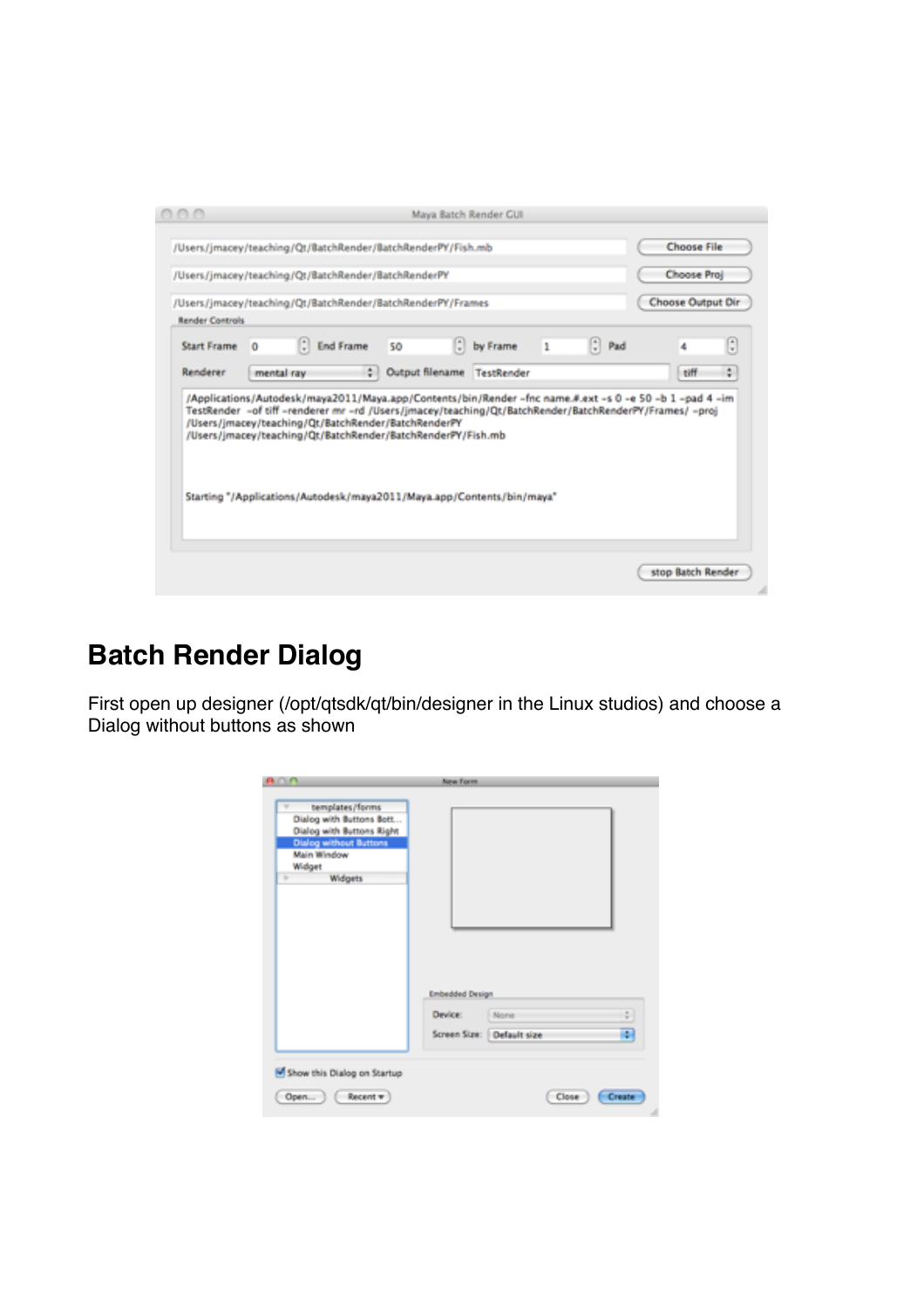Select the dialog that's created and set the object properties objectName to mainDialog and windowTitle to Batch Render as shown

|                                    | Programs Auto                  |  |
|------------------------------------|--------------------------------|--|
| Filter                             |                                |  |
| m mainDialog : GDialog             |                                |  |
| <b>Projection</b>                  | <b>Talue</b>                   |  |
|                                    |                                |  |
| olyject/Kame                       | m mainDialog                   |  |
|                                    |                                |  |
| windowModality                     | <b>NonModal</b>                |  |
| enabled                            | 受                              |  |
| geometry                           | 10.01.791 × 4971               |  |
| x                                  | ۰                              |  |
| v                                  | o                              |  |
| Width                              | Pitt                           |  |
| Height                             | <b>AIF</b>                     |  |
| stanfolios<br>×                    | (Preferred, Preferred, D. III) |  |
| Horizontal Policy                  | Preferred                      |  |
| <b>Vertical Policy</b>             | <b>Preferred</b>               |  |
| Horizontal Stretch                 | o                              |  |
| Vertical Stretch                   | Ø.                             |  |
| v minimumSipe                      | $0+0$                          |  |
| Width                              | ÷                              |  |
| Height                             | Ø.                             |  |
| maximumfilee<br>٠                  | 16777215 x 16777215            |  |
| <b><i><u>Figelnerement</u></i></b> | $0 = 0$                        |  |
| <b>baseSire</b>                    | $0 = 0$                        |  |
| palette                            | <b>Infraritad</b>              |  |
| a flast                            | A Euckle Grande, 131           |  |
| <b>Gurrade</b>                     | <b>L</b> Area                  |  |
| mouseTracking                      |                                |  |
| <b>Rocus Policy</b>                | Neil saius.                    |  |
| contextMenuPolicy                  | DefaultContextWenu             |  |
| ассертіянору                       |                                |  |
| 1 windowThis                       | <b>Batch Bander</b>            |  |
| <b>1</b> windowlcon                |                                |  |
| windowOpacity                      | 1.000000                       |  |
| » toolf a                          |                                |  |
| F WallanTip                        |                                |  |
| + whatsThis                        |                                |  |
| h accessible Name                  |                                |  |
| 1 accessibleDescription            |                                |  |
| layoutOirection                    | LaftTollight                   |  |
| autoFilitackground                 | o                              |  |
| styleSheet                         |                                |  |
| » locale                           | English, UnitedKingdom         |  |
| > windowFilePath                   |                                |  |
| > inputMethodHims                  | <b>Immediate</b>               |  |
|                                    |                                |  |

We are now going to add a button to the window and then set the layout manager before we create the rest of the UI.

First drag a button anywhere on the screen, then change the name of the button to m\_chooseFile and the button text to Choose File as shown below.



At present you are free to move any of the UI components within the form, however once the form is re-sized no of the buttons will re-size correctly. To enable this we need to add a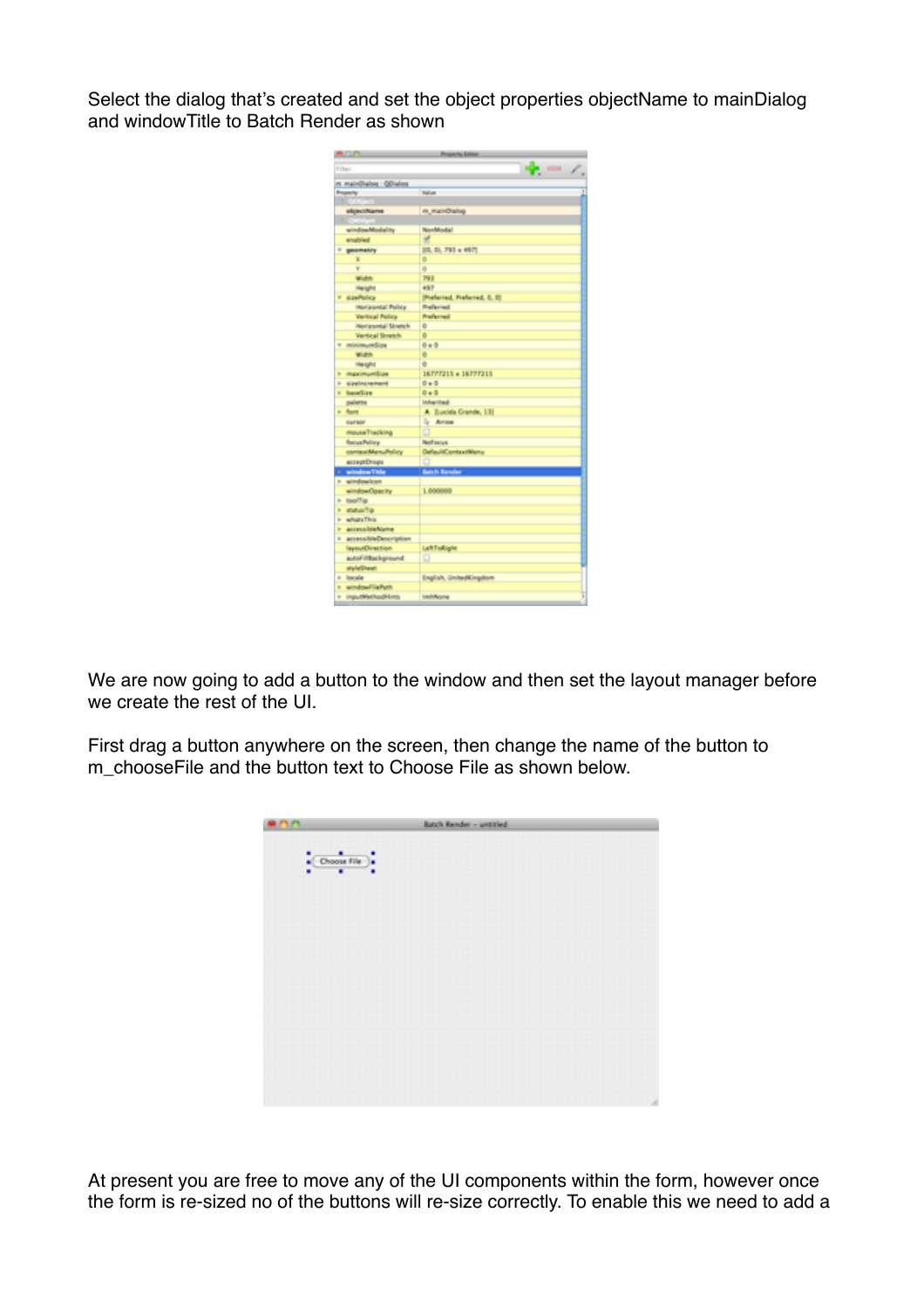layout manager to the form. This is done by right clicking on the dialog and in this case we are going to select the "Layout on Grid" which should now result in the following



Now as we add components to the UI blue areas will appear as slots to add to the grid, for the next stage we are going to add a "QLineEdit" component next to the button, and name it m\_fileName we will also tick the read-only tickbox.

| <b>MOD</b> | Batch Render - untitled |                                   | $\begin{tabular}{ c c } \hline & dragfraided \\ \hline \hline \end{tabular}$ = placeholderText |   | ᆒ |
|------------|-------------------------|-----------------------------------|------------------------------------------------------------------------------------------------|---|---|
|            |                         |                                   |                                                                                                | м |   |
|            |                         |                                   |                                                                                                |   |   |
|            |                         |                                   |                                                                                                |   |   |
|            |                         |                                   |                                                                                                |   |   |
|            |                         |                                   |                                                                                                |   |   |
|            |                         |                                   |                                                                                                |   |   |
|            |                         |                                   |                                                                                                |   |   |
|            |                         |                                   |                                                                                                |   |   |
|            |                         |                                   |                                                                                                |   |   |
|            |                         |                                   |                                                                                                |   |   |
|            |                         |                                   |                                                                                                |   |   |
|            |                         |                                   |                                                                                                |   |   |
|            |                         |                                   |                                                                                                |   |   |
|            |                         |                                   |                                                                                                |   |   |
|            |                         |                                   |                                                                                                |   |   |
|            |                         |                                   |                                                                                                |   |   |
|            | ٠                       | $\frac{1}{\epsilon}$ (Choose File |                                                                                                |   |   |
| ٠          |                         |                                   |                                                                                                |   |   |
|            | ٠                       |                                   |                                                                                                |   |   |
|            |                         |                                   |                                                                                                |   |   |
|            |                         |                                   |                                                                                                |   |   |
|            |                         |                                   |                                                                                                |   |   |
|            |                         |                                   |                                                                                                |   |   |
|            |                         |                                   |                                                                                                |   |   |
|            |                         |                                   |                                                                                                |   |   |
|            |                         |                                   |                                                                                                |   |   |
|            |                         |                                   |                                                                                                |   |   |
|            |                         |                                   |                                                                                                |   |   |
|            |                         |                                   |                                                                                                |   |   |
|            |                         |                                   |                                                                                                |   |   |
|            |                         |                                   |                                                                                                |   |   |
|            |                         |                                   |                                                                                                |   |   |
|            |                         |                                   |                                                                                                |   |   |
|            |                         |                                   |                                                                                                |   |   |
|            |                         |                                   |                                                                                                |   |   |

We are now going to replicate this process and add 2 more QLineEdit and Button Combinations as shown below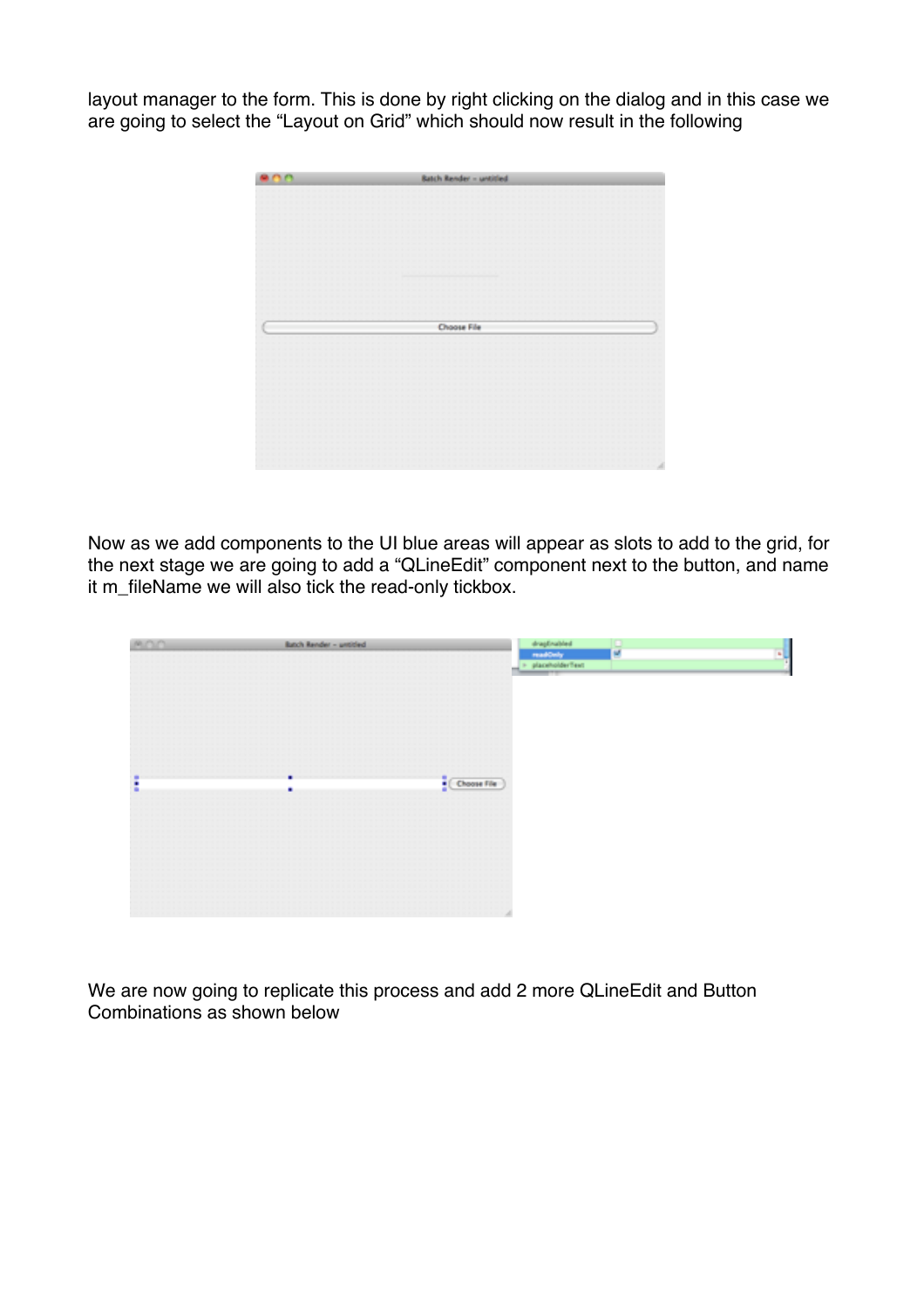| <b>BOOT PRINT</b><br><b>Batch Render - untitled</b> |               | 0.00                                                                                                                                     | Објест (парестан)                                                                                                                     |
|-----------------------------------------------------|---------------|------------------------------------------------------------------------------------------------------------------------------------------|---------------------------------------------------------------------------------------------------------------------------------------|
|                                                     | (Choose File) | Object:<br><b>The Manufacturing</b><br>m_chooseFile<br>m_chooseOutputDir<br>m chooseProject<br>m fileName<br>m_outputDir<br>m_projectDir | Cass<br><b>COialog</b><br>S QPushButton<br>S QPushButton<br>S QPushButton<br><b>BD</b> QLineEdit<br>as QLineEdit<br><b>BU QUINEDR</b> |
|                                                     | (Choose Proj  |                                                                                                                                          |                                                                                                                                       |
|                                                     | Output Dir    |                                                                                                                                          |                                                                                                                                       |
|                                                     |               |                                                                                                                                          |                                                                                                                                       |

Note the Names of each of the components and set them to the correct names, and set the read only flag for each of the text components.

Next we are going to add a group box and set it to the following size and values

| Ann.             | Batch Render - BRUZ ail |                    |        | (1) (1) <i>A Property</i> | Value                        |
|------------------|-------------------------|--------------------|--------|---------------------------|------------------------------|
|                  |                         |                    | Olgast | <b>COMMON</b>             |                              |
|                  |                         | Choose File        | $+ 1$  | objectName                | s, renderControls            |
|                  |                         |                    |        | <b>Configure</b>          |                              |
|                  |                         | (Choose Proj.)     |        | enabled                   | ×                            |
|                  |                         | $($ Output Oir $)$ |        | T geometry                | 112, 107), 674 x 1681        |
|                  | ٠                       |                    |        | x                         | 32                           |
| Render Control's |                         |                    |        | w                         | 107                          |
|                  |                         |                    |        | Width                     | 674                          |
|                  |                         |                    |        | <b>Helght</b>             | 368                          |
|                  |                         |                    |        | v sizeltálov.             | (Preferred, Preferred, 0, 0) |
|                  |                         |                    |        | Horizontal Policy         | Preferred                    |
|                  |                         |                    |        | Vertical Policy           | Preferred                    |
|                  |                         |                    |        | Horizontal Stretch        | ۰                            |
|                  |                         |                    |        | <b>Vertical Stretch</b>   | ٠                            |
| ٠                |                         | ٠                  |        | v minimumfize             | $0 + 0$                      |
|                  |                         |                    |        | Width                     | ٠                            |
|                  |                         |                    |        | Height                    | ٠                            |
|                  |                         |                    |        | maximumSize               | 16777215 x 16777215          |
|                  |                         |                    |        | ii sizelnowment           | $0+0$                        |
|                  |                         |                    | t Dir  | > baselize                | $0 + 0$                      |
|                  |                         |                    |        | palette                   | Inhanited                    |
|                  |                         |                    |        | > funt                    | A Bucida Grande, 131         |
|                  |                         |                    |        | <b>OUTBOY</b>             | <b>G</b> Arrow               |
|                  | ٠                       |                    | 坦      | mouseTracking             | o                            |
|                  |                         |                    |        | focus/folicy              | <b>Neillacus</b>             |

Next we add another button which will need to be spaced to fit into the correct size First add the button and name it m\_batchRender as shown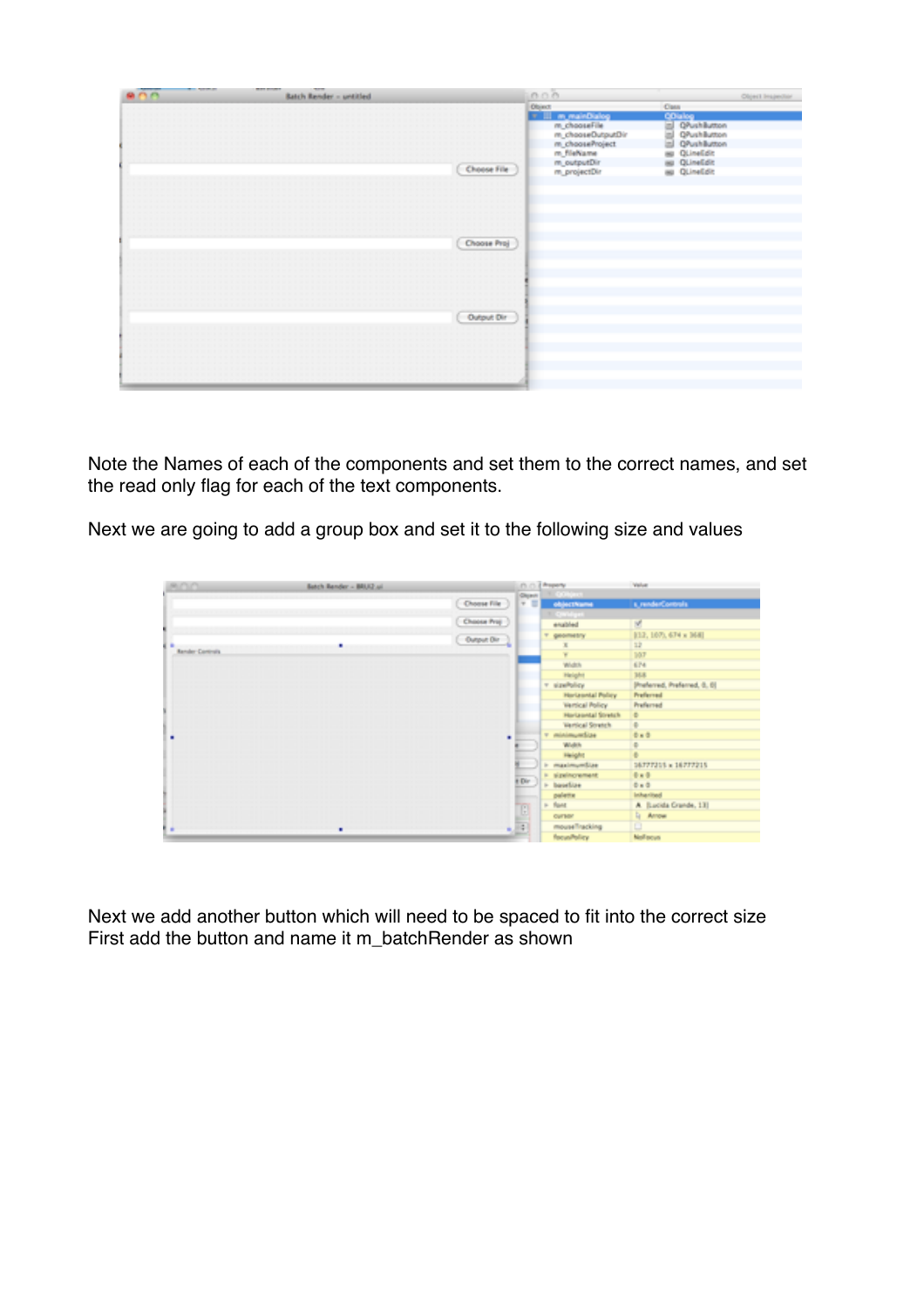| AOO.                   | <b>Batch Render - BRUZ al.</b> |                | 800                    | Batch Render - BRUZ al. |              |
|------------------------|--------------------------------|----------------|------------------------|-------------------------|--------------|
|                        |                                | (Choose File   |                        |                         | (Choose File |
|                        |                                | (Overse Prej.) |                        |                         | Choose Prej  |
|                        |                                | (0             |                        |                         | C Dutput Dir |
| <b>Render Controls</b> |                                |                | <b>Render Controls</b> |                         |              |
|                        |                                |                |                        |                         |              |
|                        |                                |                |                        |                         |              |
|                        |                                |                |                        |                         |              |
|                        |                                |                |                        |                         |              |
|                        |                                |                |                        |                         |              |
|                        |                                |                |                        |                         |              |
|                        |                                |                |                        |                         |              |
|                        |                                |                |                        |                         |              |
|                        |                                |                |                        |                         |              |
|                        |                                |                |                        |                         |              |
|                        | PushButton                     |                | ×                      |                         | [ PushButton |

Then add a horizontal spacer to make the button fit in the correct area (you may have to add the spacer above then move the button into place)

We are now going to add the rest of the controls into the group box, we need to first add a layout to the group box, this is done by choosing the Grid Layout as shown here and scaling it to fit the group box

|                               | Layouts | <b>UNITS</b>           | Batch Render - BRUZ ui |                                                                                                           |
|-------------------------------|---------|------------------------|------------------------|-----------------------------------------------------------------------------------------------------------|
| ≡<br>Vertical Layout          |         |                        |                        | Choose File                                                                                               |
| Ш<br>Horizontal Layout        |         |                        |                        |                                                                                                           |
| 甜<br>Crid Layout              |         |                        |                        | $\begin{array}{l} \begin{array}{l} \textbf{(Dosee Praj)}\\ \textbf{(Dotget Dir)} \end{array} \end{array}$ |
| B<br>Form Layout              |         |                        |                        |                                                                                                           |
|                               | Spacers | <b>Render Controls</b> |                        |                                                                                                           |
| <b>Horizontal Spacer</b><br>网 |         |                        | ٠                      |                                                                                                           |
| 冨<br>Vertical Spacer          |         |                        |                        |                                                                                                           |
|                               | Rottone |                        |                        |                                                                                                           |
|                               |         |                        |                        | PashButton                                                                                                |

Now add the following labels and spin boxes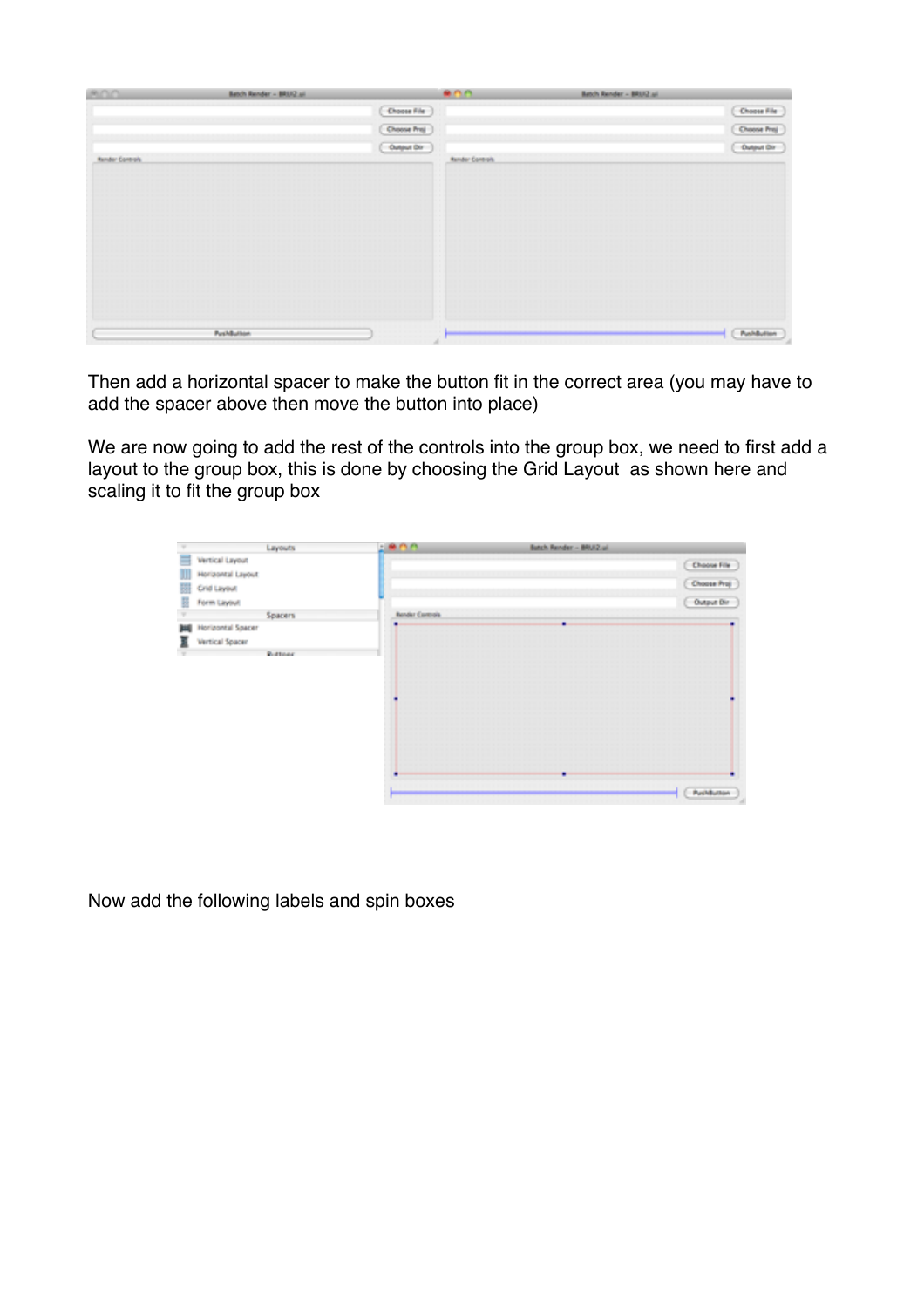| mn                     |               | Batch Render - BRUIZ.ui |    |            |             |
|------------------------|---------------|-------------------------|----|------------|-------------|
|                        |               |                         |    |            | Choose File |
|                        |               |                         |    |            | Choose Proj |
|                        |               |                         |    |            | Output Dir  |
| <b>Render Controls</b> |               |                         |    |            |             |
|                        |               |                         |    |            |             |
|                        |               |                         |    |            |             |
|                        |               |                         |    |            |             |
| Start Frame 0          | C End Frame 0 | <b>D</b> By Frame       | le | $\Box$ Pad |             |
|                        |               |                         |    |            |             |
|                        |               |                         |    |            |             |
|                        |               |                         |    |            |             |
|                        |               |                         |    |            |             |

The spin boxes from left to right are called m\_startFrame, m\_endFrame, m\_byFrame and m pad.

We need to set some default values and ranges for each as shown

| <b>QSpinBox</b> |       |
|-----------------|-------|
| suffix          |       |
| prefix          |       |
| minimum         | 0     |
| maximum         | 99999 |
| singleStep      | 1     |
| value           | ٥     |

| <b>Name</b>  | minimum | maximum | value |
|--------------|---------|---------|-------|
| m_startFrame | U       | 99999   | U     |
| m_endFrame   |         | 99999   |       |
| m_byFrame    |         | 500     |       |
| m_pad        | U       | 10      | 4     |

We are now going to add a second row to the group box first a label and a combo box which we will call m\_renderer as shown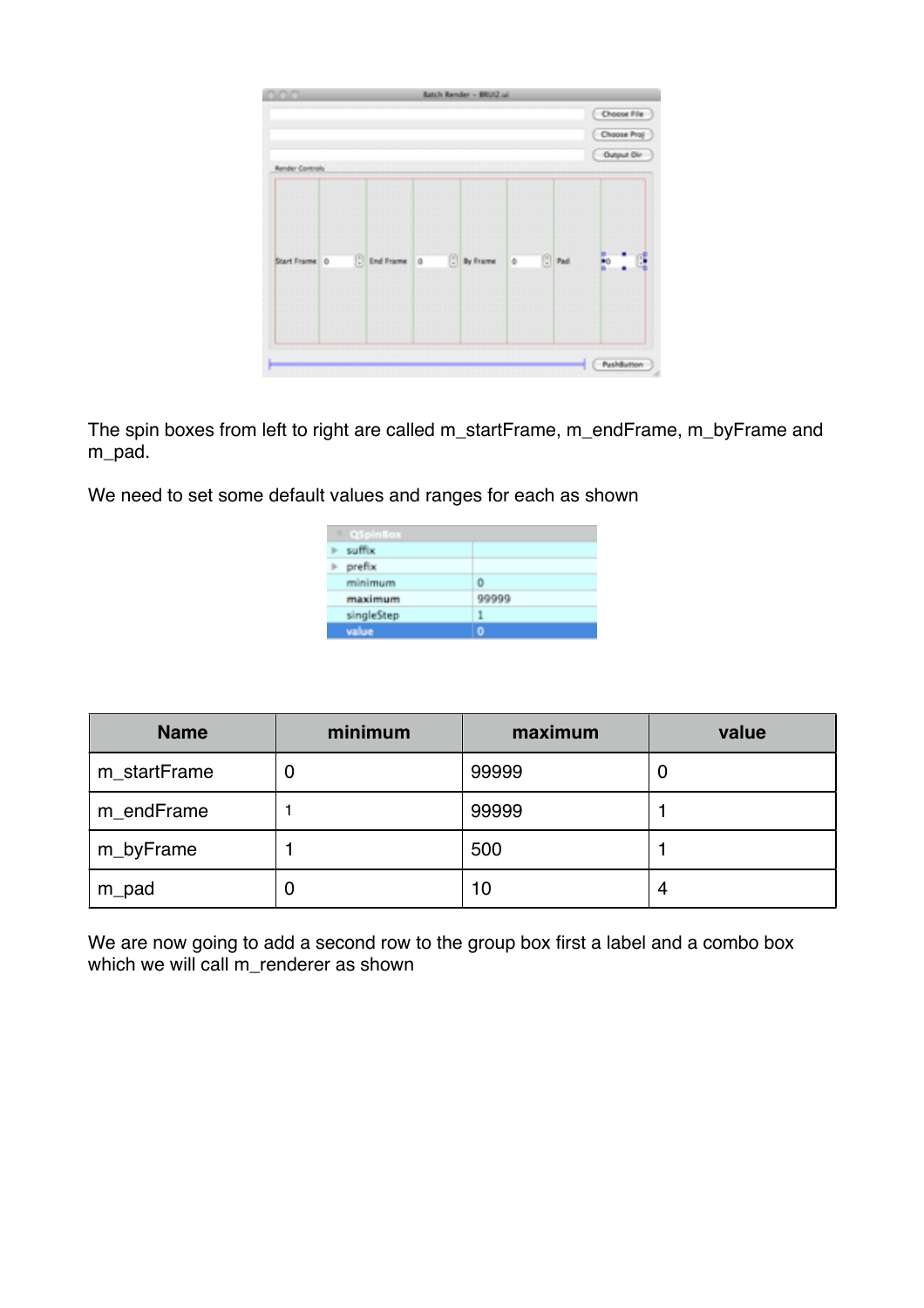| $-8000$         |               |            |                                                         | Batch Render - BRUZ.ui |              |                          |                      |                                          |   |               |  |
|-----------------|---------------|------------|---------------------------------------------------------|------------------------|--------------|--------------------------|----------------------|------------------------------------------|---|---------------|--|
|                 |               |            |                                                         |                        |              |                          |                      | Choose File<br>Choose Proj<br>Output Dir |   |               |  |
| Render Controls |               |            |                                                         |                        |              |                          |                      |                                          |   |               |  |
| Start Frame 0   | C End Frame 1 |            |                                                         | C By Frame             | $\mathbf{1}$ |                          | $\Box$ Pad           | ×                                        | o |               |  |
|                 |               | $A \cap A$ |                                                         |                        |              |                          | <b>Edit Combobox</b> |                                          |   |               |  |
| Renderer        |               |            | Use Render Clobals<br>Hardware<br>Renderman<br>Software |                        |              |                          |                      |                                          |   |               |  |
|                 | m             | $+$ $-$    |                                                         |                        |              | $\bullet$ $\,$ $\bullet$ |                      |                                          |   | Properties << |  |
|                 | m             |            |                                                         |                        |              |                          |                      |                                          |   |               |  |

By double clicking on the combo box we can get the edit dialog and using the + button add the following text values for the different renderers.

Next we will add a text edit called m\_outputFileName and a combo box called m extension and complete the row as shown.

| noo.            |         |                    | Ratch Render - BRL12 ail |                                                                                   |           |                                           | $A \cap A$ | <b>Edit Combobox</b> |                  |
|-----------------|---------|--------------------|--------------------------|-----------------------------------------------------------------------------------|-----------|-------------------------------------------|------------|----------------------|------------------|
|                 |         |                    |                          |                                                                                   |           | Choose File                               |            |                      |                  |
|                 |         |                    |                          |                                                                                   |           | Choose Proj<br>Output Dir                 | un<br>Bi   |                      |                  |
| Render Controls |         |                    |                          |                                                                                   |           |                                           |            |                      |                  |
|                 |         |                    |                          |                                                                                   |           |                                           |            |                      |                  |
| Start Frame 0   |         | <b>C</b> End Frame | $\mathbf{1}$             | $\begin{bmatrix} 1 \\ 2 \end{bmatrix}$ By Frame $\begin{bmatrix} 1 \end{bmatrix}$ | $E$ Pad 4 | $\begin{array}{c} \hline \Xi \end{array}$ |            |                      |                  |
|                 |         |                    |                          |                                                                                   |           |                                           | $+$ $-$    | $\bullet$ $\bullet$  | Properties <<    |
| Renderer        | Default | C Output Filename  |                          |                                                                                   |           | $\ddot{z}$<br>٠                           |            |                      | Cancel<br>$-$ ox |
|                 |         |                    |                          |                                                                                   |           |                                           |            |                      |                  |
|                 |         |                    |                          |                                                                                   |           | PushButton                                |            |                      |                  |

For the final element we are going to add a textedit so we can capture the output of the batch render, this will be called m\_outputWindow and we need to set the read only flag in the property editor.

The final window should look like the following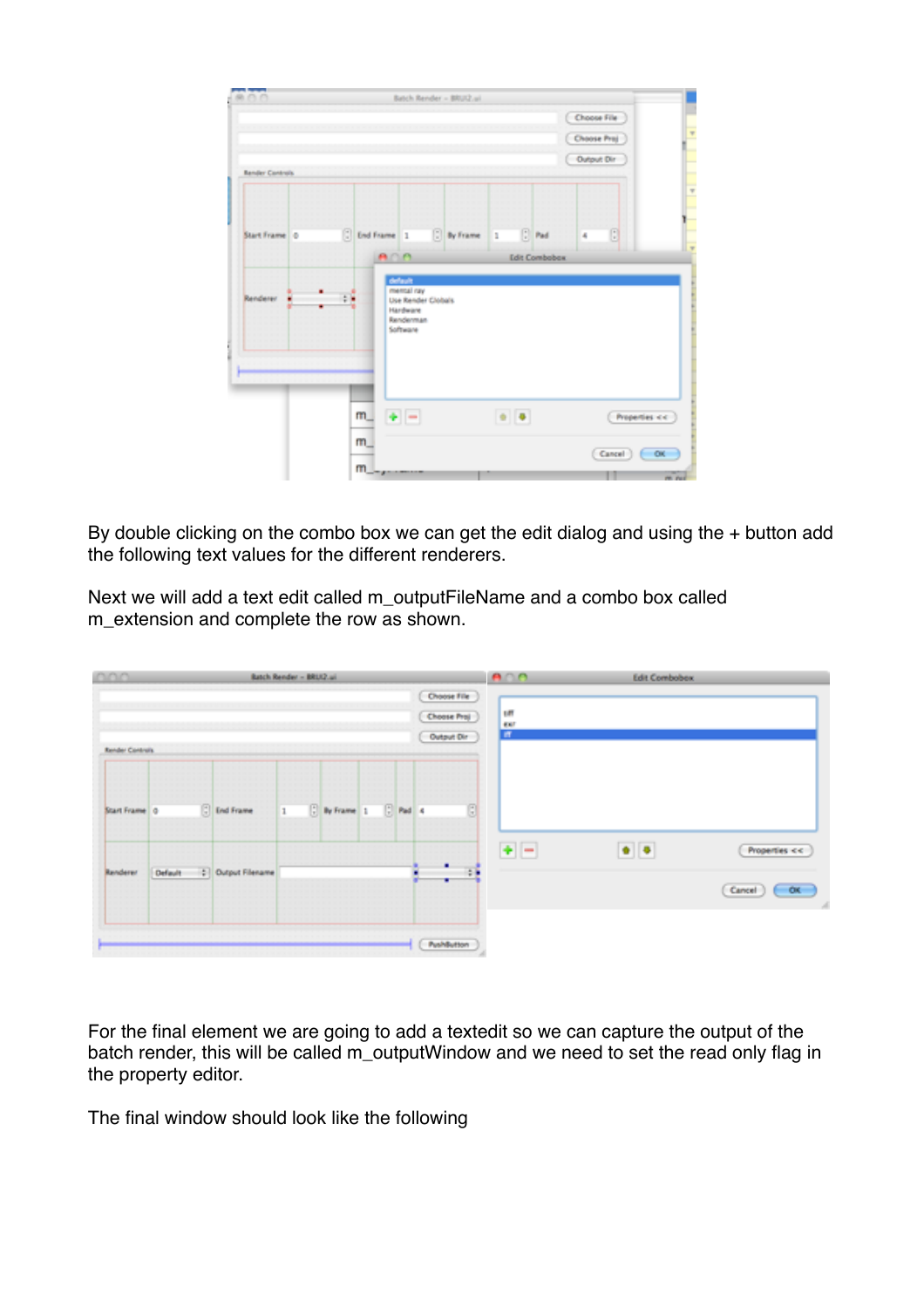| nnn                                                 |         |                                  | Batch Render - BRU(2.pl |              |   |                                                                   |                |                                                    |                                |                                                                                                                                                                                                                                                                                                                                                         |                                                                      |                                                                                                                                                                                                                                                                                                                        | Object |
|-----------------------------------------------------|---------|----------------------------------|-------------------------|--------------|---|-------------------------------------------------------------------|----------------|----------------------------------------------------|--------------------------------|---------------------------------------------------------------------------------------------------------------------------------------------------------------------------------------------------------------------------------------------------------------------------------------------------------------------------------------------------------|----------------------------------------------------------------------|------------------------------------------------------------------------------------------------------------------------------------------------------------------------------------------------------------------------------------------------------------------------------------------------------------------------|--------|
| <b>Render Controls</b><br>Start Frame 0<br>Renderer | Default | : End Frame<br>C Output Filename | $\,1\,$                 | D By Frame 1 |   | $\left  \begin{smallmatrix} 1 \\ 2 \end{smallmatrix} \right $ Pad | $\overline{4}$ | Choose File<br>Choose Proj<br>Output Dir<br>Đ<br>÷ | $A \cap \Omega$<br>Object<br>W | mainDialog<br>horizontalSpacer<br>m_batchRender<br>m chooseFile<br>m chooseOutputDir<br>m_chooseProject<br>m fileName<br>m outputDir<br>m projectDir<br>s renderControls<br>w<br>图<br>gridLayout_2<br>v<br>label<br>label 2<br>label 3<br>label 4<br>label 5<br>label 6<br>m byFrame<br>m.endFrame<br>m_extension<br>m outputFileName<br>m output@indow | Class<br>m<br>man i<br>$\rightarrow$<br>O<br>⇖<br>₿<br>6<br>$\omega$ | QDialog<br>Spacer<br><b>OPushButton</b><br><b>OPushButton</b><br><b>O</b> PushButton<br><b>QPushButton</b><br>QLineEdit<br>QLineEdit<br>QLineEdit<br>QCroupBox<br>QCridLayout<br>QLabel<br>QLabel<br>QLabel<br>QLabel<br>QLabel<br>QLabel<br>OSpinBox<br><b>QSpinBox</b><br>QComboBox<br>QLineEdit<br><b>QTextEdit</b> |        |
| <b><i><u>FTWWW.ASAA</u></i></b> Thurst              |         | ٠                                |                         |              | ۰ |                                                                   |                | <b>Batch Render</b>                                |                                | m_pad<br>m renderer<br>m startFrame                                                                                                                                                                                                                                                                                                                     | 15                                                                   | QSpinBox<br>QComboBox<br>QSpinBox                                                                                                                                                                                                                                                                                      |        |

# **Using PyQt**

The UI file generated by QtDesigner is a simple XML file containing the layouts of the different elements. We can convert this into source code using one of the UI compilers, in this case we are developing a python application so we will use the pyuic4 compiler using the following command line.

### pyuic4 BatchRenderUI.ui -o BatchRender.py

This will produce a python file for the UI elements which we will use within our own class to then create the program.

#### **Basic Program Operation**

The way the program will operate is to check that MAYA\_LOCATION is in the current path, if it is not we need to tell the user and set this. This is so we can determine the correct location of the Render command in MAYA\_LOCATION/bin. The basic python code to do

this is as follows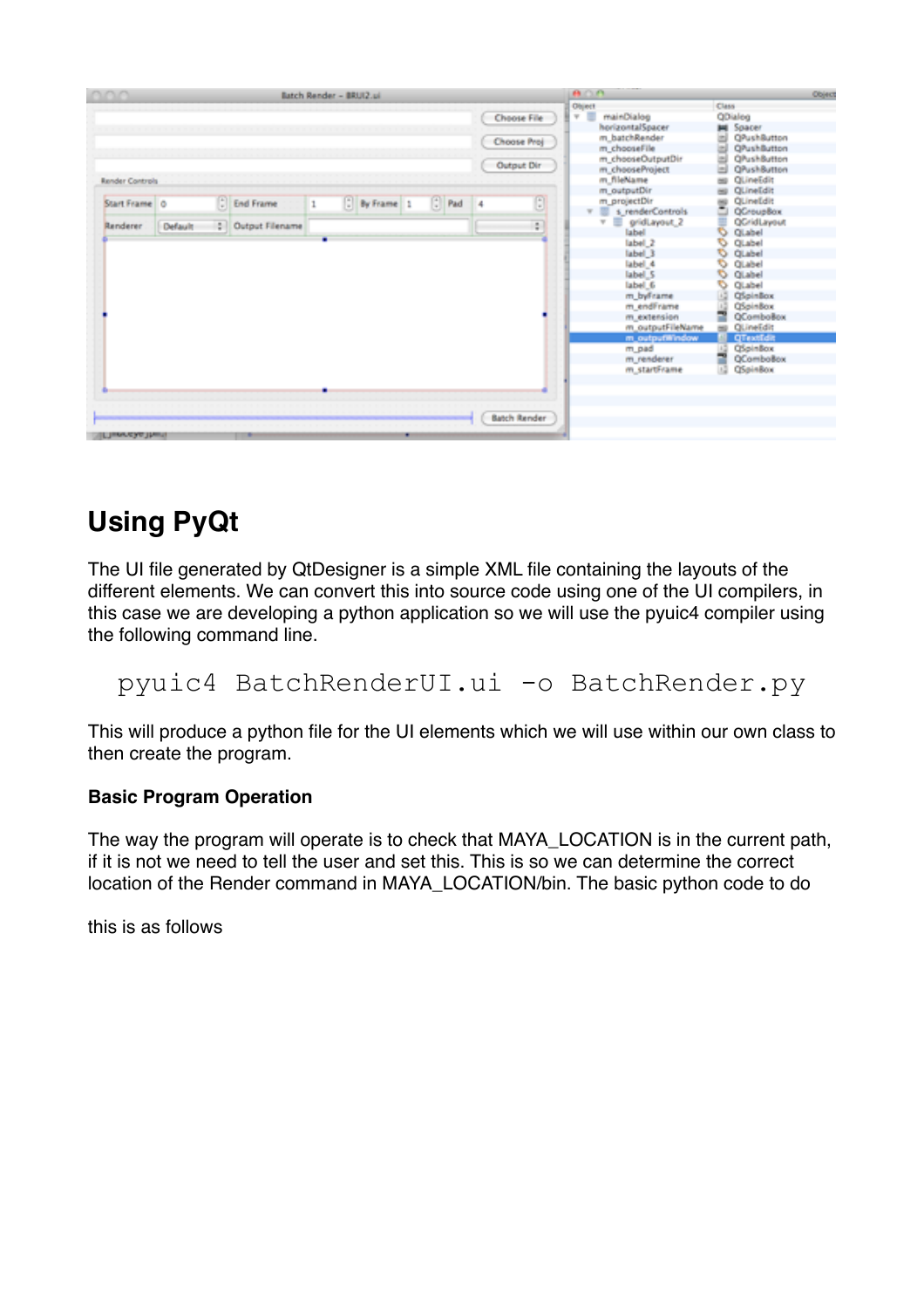```
1 #!/usr/bin/python
2 from PyQt4 import QtCore, QtGui
3 from BatchRenderUI import Ui_mainDialog
4 import os, sys
5
6
7
8 | if __name__ == " _main_":
9
10 ResourcePath=os.environ.get("MAYA_LOCATION")
11 app = QtGui.QApplication(sys.argv)
12
13
14 #see if the ResourcePath is set and quite if not
15 if ResourcePath == None :
16 msgBox=QtGui.QMessageBox()
17 msgBox.setText("The environment variable MAYA_LOCATION not set ")
18 msgBox.show()
19 sys.exit(app.exec_())
20
21 else :
22
23 print "ready_for_UI"
24 sys.exit(app.exec_())
```
If the environment variable is not set we will get the following dialog box



To set the location we need to add export MAYA\_LOCATION=:/usr/autodesk/maya2011 x64/ to our .bashrc file.

#### **UI Class**

We are now going to develop a UI class to contain the UI developed using designer and then extend it to have our own functionality and methods for the program.

|                                | <b>BatchRender</b> |
|--------------------------------|--------------------|
| - m_mayaFile : string          |                    |
| - m_mayaProject : string       |                    |
| - m_outputDir: string          |                    |
| - m_ui : UI_mainDialog         |                    |
| - m_process : QProcess         |                    |
| - m_rendering : boolean        |                    |
| - m_batchRender: string        |                    |
| + _init_(self, _mayaPath=None) |                    |
| + error(self)                  |                    |
| + chooseFile(self)             |                    |
| + chooseProject(self)          |                    |
| + chooseOutput(self)           |                    |
| + errorDialog(self, text)      |                    |
| + doRender(self)               |                    |
| + updateDebugOutput(self)      |                    |
| + finished(self)               |                    |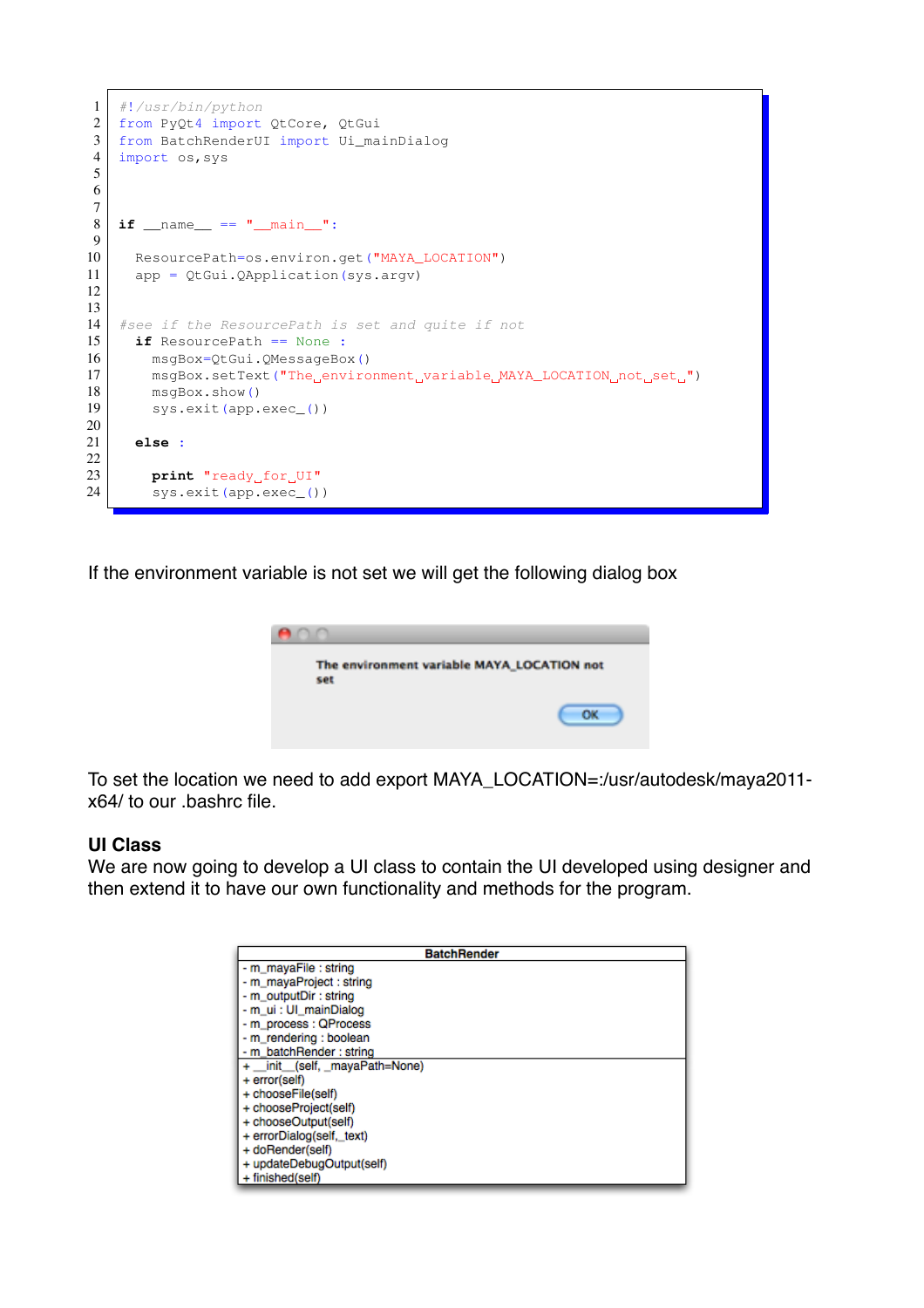The basic outline of the class init method is as follows

```
1 class BatchRender(Ui mainDialog):
2 def __init_(self, _mayaPath=None):
3
4 # @brief the name of the maya file to render
5 self.m mayaFile=""
6 # @brief the name of the maya project directory
7 self.m_mayaProject=""
8 # @brief the optional name of the output directory
9 self.m_outputDir=""
10 # @brief the main ui object which contains our controls
11 self.m ui=Ui mainDialog()
12 # @brief we will use this to thread our render output
13 self.m_process=QtCore.QProcess()
14 # @brief a flag to indicate if we are rendering or not
15 self.m rendering=False
16 # @brief the batch render command constructed from the maya path
17 | self.m_batchRender="%sbin/Render_" %(_mayaPath)
18 # now we call the setup UI to populate our gui
19 self.m_ui.setupUi(MainDialog)
```
This will construct the ui by calling the Ui\_mainDialog constructor created from the pyuic4 command and then later call the setupUI command which is automatically generated from the pyuic compiler.

We can now update our main function to construct this object and build our dialog

```
1 | if __name__ == " __main__":
2 import sys
3 \mid app = QtGui.QApplication(sys.argv)
4
5 ResourcePath=os.environ.get("MAYA_LOCATION")
6
7 MainDialog = QtGui.QDialog()
8 ui = BatchRender (ResourcePath)
9
10 #see if the ResourcePath is set and quite if not
11 if ResourcePath == None :
12 | msgBox=QtGui.QMessageBox()
13 msgBox.setText("The environment variable MAYA_LOCATION not set.")
14 msgBox.show()
15 sys.exit(app.exec())
16
17 else :
18
19 MainDialog.show()
20 sys.exit(app.exec_())
```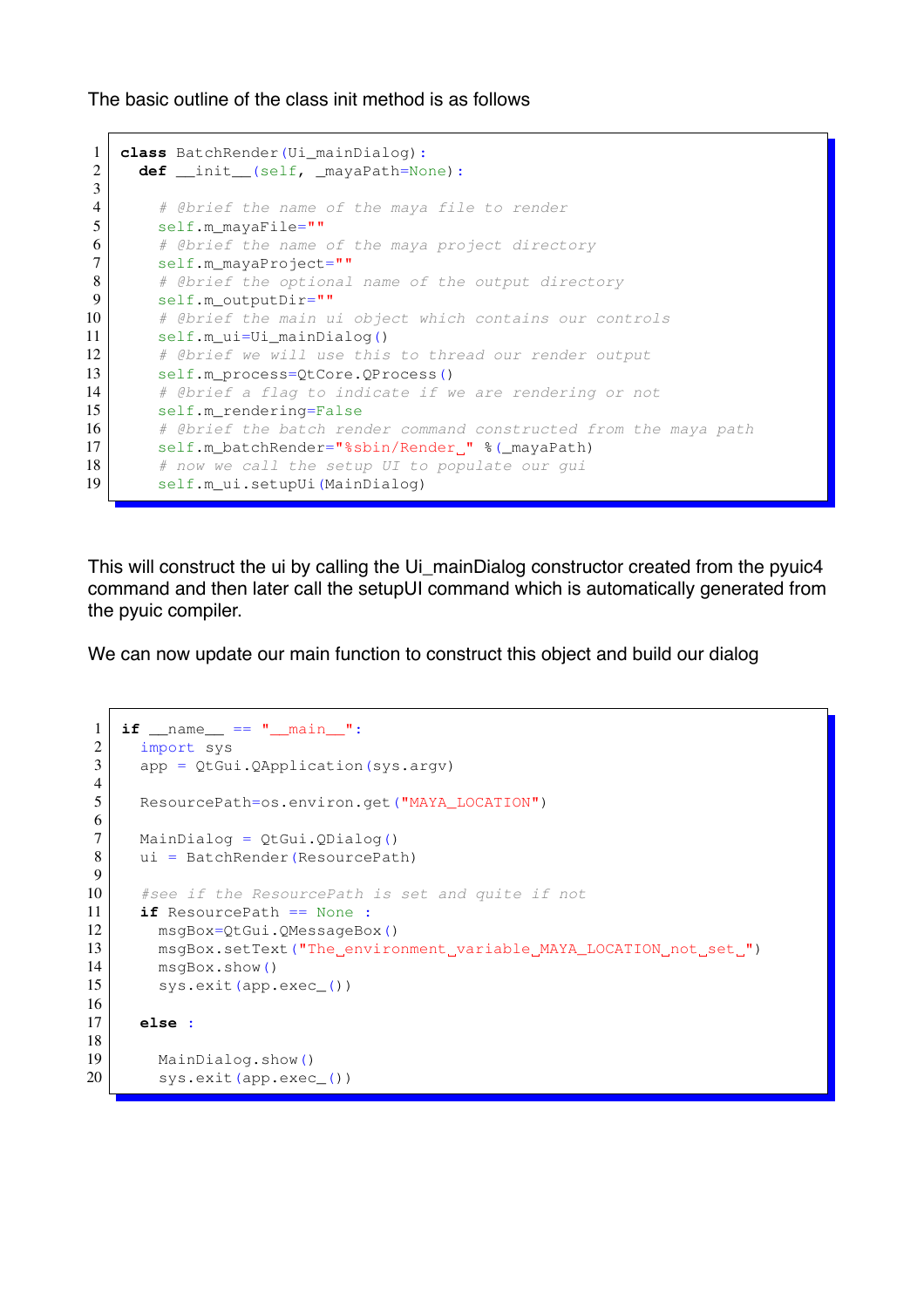# **Connecting Buttons to Methods**

Qt uses the signals and slots mechanism to connect UI component actions to methods within our classes. We must explicitly connect these elements for them to work. The following code section is from the \_\_init\_\_ method of the BatchRender class and show this in action

| $1 \mid #$ here we connect the controls on the UI to the methods in the class                                  |
|----------------------------------------------------------------------------------------------------------------|
|                                                                                                                |
| $3 \mid$ QtCore.QObject.connect(self.m_ui.m_chooseFile, QtCore.SIGNAL("clicked()"), self.chooseFile)           |
| 4   QtCore.QObject.connect(self.m_ui.m_chooseProject, QtCore.SIGNAL("clicked()"), self.chooseProject)          |
| 5   QtCore.QObject.connect(self.m_ui.m_chooseOutputDir, QtCore.SIGNAL("clicked()"), self.chooseOutput)         |
| $6$   QtCore. QObject.connect(self.m_ui.m_batchRender, QtCore.SIGNAL("clicked()"), self.doRender)              |
| 7   QtCore.QObject.connect(self.m_process, QtCore.SIGNAL("readyReadStandardOutput()"), self.updateDebuqOutput) |
| 8   OtCore.OObject.connect(self.m process, OtCore.SIGNAL("readyReadStandardError()"), self.updateDebuqOutput)  |
| 9   QtCore. QObject.connect(self.m_process, QtCore. SIGNAL("started()"), self.updateDebuqOutput)               |
| l0   QtCore.QObject.connect(self.m_process, QtCore.SIGNAL("error()"), self.error)                              |
| [1] OtCore.OObject.connect(self.m process, OtCore.SIGNAL("finished()"), self.finished)                         |
|                                                                                                                |

The m\_process attribute has a number of signals to indicate the state of the process being run, this will be outlined later.

## **The Render process**

f

For the batch render to run we must have a minimum of a filename and project directory set. We can check these value by seeing if the textEdit fields for each of these values are empty or not.

As part of this process we will also check to see if the startFrame value is >= endFrame value by querying the two spin boxes. The basic code for this is shown below

```
1 """ first we are going to check that we have the correct settings """
2 \mid \text{if} \text{self.m} \text{max}File =="" :
3 self.errorDialog("no maya file set")
4 return
5 if self.m_mayaProject=="" :
6 self.errorDialog("noProject_directory_set")<br>7 return
     7 return
8 if self.m_ui.m_startFrame.value() >= self.m_ui.m_endFrame.value() :
9 self.errorDialog("start_Frame_<=_end_Frame")<br>10 return
      10 return
11 else :
12 print "Doing render"
```
If these fail we pop up a generic dialog error box using the following code

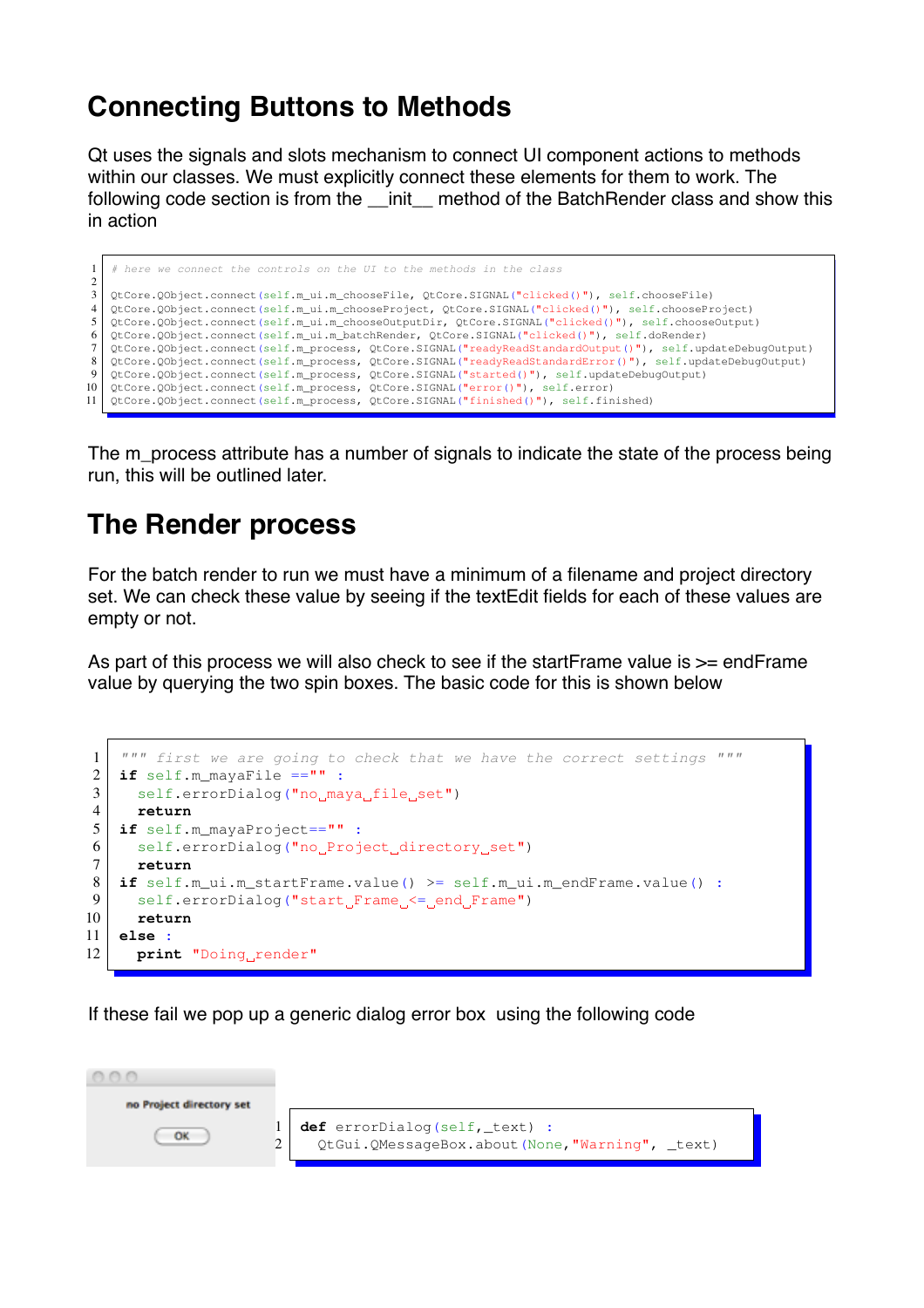If the criteria above are correct we can construct the Batch Render command string, this is done by building up different elements for each of the argument flags as separate strings as follows.

```
1 # first we need to build up the render string
2 renderString=self.m_batchRender
3 \mid frameRange="-fnc_name.#.ext_-s_%d_-e_%d_-b_%d_-pad_%d_" %(self.m_ui.m_startFrame.value(),
4 self.m_ui.m_endFrame.value(),
5 self.m_ui.m_byFrame.value(),
\begin{pmatrix} 6 \\ 7 \end{pmatrix} self.m_ui.m_pad.value()
 7 \mid )
8 outputDir=""
9 if self.m_ui.m_outputDir.text() != "" :
10 | outputDir="-rd_%s/_" %(self.m_ui.m_outputDir.text())
11 | outputName=""
12 if self.m_ui.m_outputFileName.text() !="" :
13 outputName="-im %s "% (self.m_ui.m_outputFileName.text())
14
15 extension=""
16 if self.m_ui.m_extension.currentIndex()!=0 :
17 extension="-of \frac{1}{2}s " \frac{1}{2} (self.m ui.m extension.currentText())
18
19 sceneData="-proj \frac{2}{5}s" \frac{2}{5} (self.m_mayaProject,self.m_mayaFile)
20
21 Renderers={0:"default",1:"mr",2:"file",3:"hw",4:"rman",5:"sw"}
22 rendererString="-renderer_%s_" %(Renderers.get(self.m_ui.m_renderer.currentIndex()))
2324 arguments=frameRange+outputName+extension+rendererString+outputDir+sceneData;
25 commandString=renderString+arguments
```
The combo box for the file extensions contain the correct values for the command argument, this means that the values may be used directly using the .currentText() method of the combo box.

However the renderer string is not correct so we make a dictionary of the correct values using a integer index as the key and the string for the correct values, we then use the currentIndex value to return the integer key value and use the dictionary get() method to retrieve the correct string.

## **QProcess**

We wish to start the batch rendering as a separate process from the rest of the system. This is so that the UI will still respond to commands whilst the batch rendering process is running, and we can also update the debug window with the text from the batch render process.

When the class is constructed we create a QProcess object called m\_process, this can then be started with the command line we created above using the following code

```
1 | self.m_process.start(commandString)
2 self.m_rendering = True
```